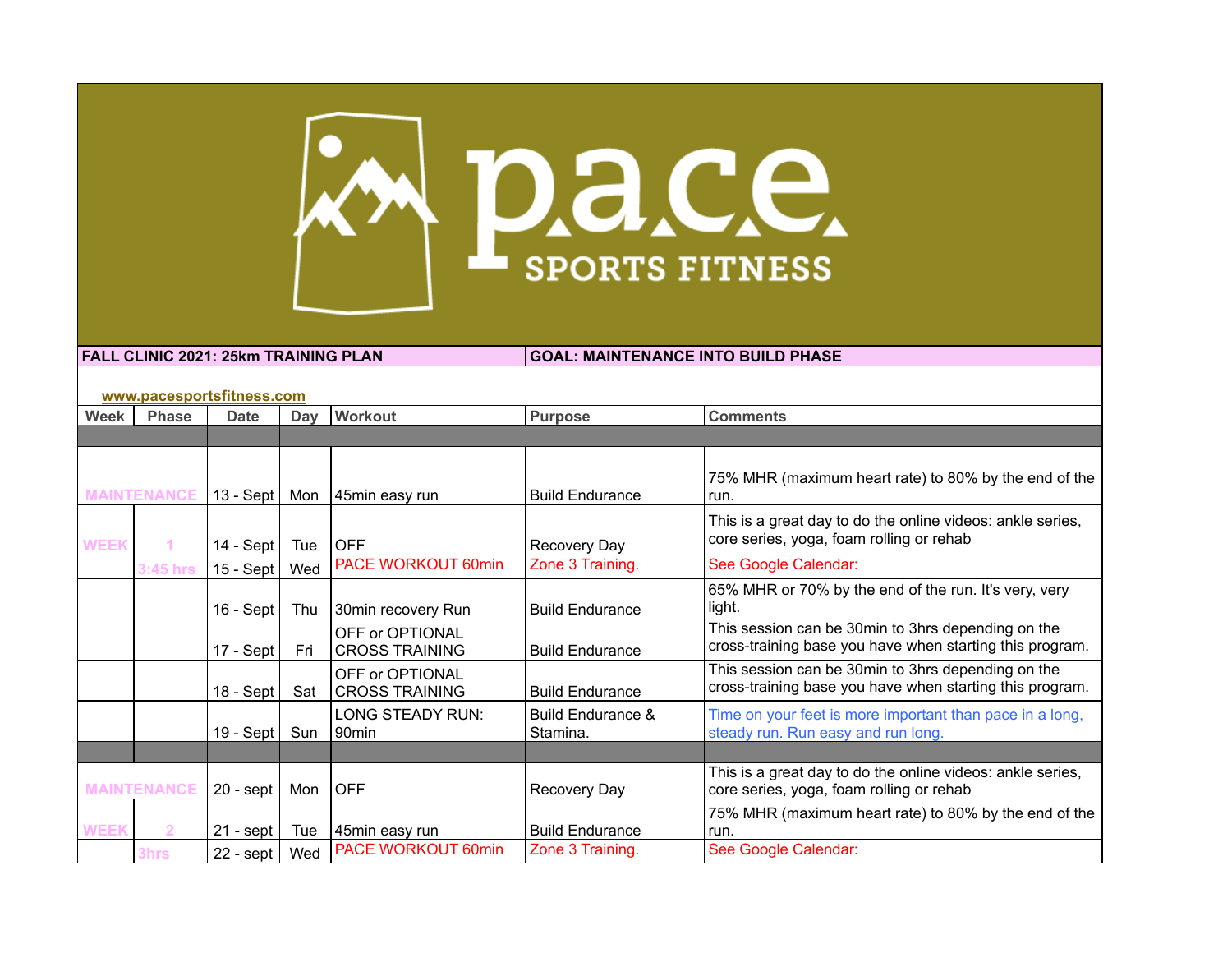|             |                    | $23 - sept$ | Thu | OFF or OPTIONAL<br><b>CROSS TRAINING</b> | <b>Build Endurance</b>                   | This session can be 30min to 3hrs depending on the<br>cross-training base you have when starting this program.                                                                                                               |
|-------------|--------------------|-------------|-----|------------------------------------------|------------------------------------------|------------------------------------------------------------------------------------------------------------------------------------------------------------------------------------------------------------------------------|
|             |                    | $24 - sept$ | Fri | 45min recovery Run                       | <b>Build Endurance</b>                   | 65% MHR or 70% by the end of the run. It's very, very<br>light.                                                                                                                                                              |
|             |                    | $25 -$ sept | Sat | OFF or OPTIONAL<br><b>CROSS TRAINING</b> | <b>Build Endurance</b>                   | This session can be 30min to 3hrs depending on the<br>cross-training base you have when starting this program.                                                                                                               |
|             |                    | $26 -$ sept | Sun | SOLO LONG STEADY<br>RUN: 90min           | <b>Build Endurance &amp;</b><br>Stamina. | VERTICAL FOCUS: Choose a hill that takes you 20-<br>45min to ascend and then run down and repeat for the<br>duration of time. Time on your feet is more important than<br>pace in a long, steady run. Run easy and run long. |
|             | <b>MAINTENANCE</b> | $27 - sept$ | Mon | <b>OFF</b>                               | <b>Recovery Day</b>                      | This is a great day to do the online videos: ankle series,<br>core series, yoga, foam rolling or rehab                                                                                                                       |
| <b>WEEK</b> | 3                  | $28 -$ sept | Tue | 60min easy run                           | <b>Build Endurance</b>                   | 75% MHR (maximum heart rate) to 80% by the end of the<br>run.                                                                                                                                                                |
|             | 3hrs               | 29 - sept   | Wed | <b>PACE WORKOUT 60min</b>                | Zone 3 Training.                         | See Google Calendar:<br>This session can be 30min to 3hrs depending on the                                                                                                                                                   |
|             |                    | $30 -$ sept | Thu | OFF or OPTIONAL<br><b>CROSS TRAINING</b> | <b>Build Endurance</b>                   | cross-training base you have when starting this program.                                                                                                                                                                     |
|             |                    | Oct 1       | Fri | 45min recovery Run                       | <b>Build Endurance</b>                   | 65% MHR or 70% by the end of the run. It's very, very<br>light.                                                                                                                                                              |
|             |                    | Oct 2       | Sat | OFF or OPTIONAL<br><b>CROSS TRAINING</b> | <b>Build Endurance</b>                   | This session can be 30min to 3hrs depending on the<br>cross-training base you have when starting this program.                                                                                                               |
|             |                    | Oct 3       | Sun | <b>LONG STEADY RUN:</b><br>90min         | <b>Build Endurance &amp;</b><br>Stamina. | Time on your feet is more important than pace in a long,<br>steady run. Run easy and run long.                                                                                                                               |
|             |                    |             |     |                                          |                                          |                                                                                                                                                                                                                              |
|             | <b>MAINTENANCE</b> | 4-Oct       | Mon | <b>OFF</b>                               | Recovery Day                             |                                                                                                                                                                                                                              |
| <b>WEEK</b> | $\boldsymbol{A}$   | 5-Oct       | Tue | 45min easy run                           | <b>Build Endurance</b>                   | 75% MHR (maximum heart rate) to 80% by the end of the<br>run.                                                                                                                                                                |
|             |                    |             |     | <b>PACE WORKOUT 60min</b>                | Zone 3 Training.                         | See Google Calendar:                                                                                                                                                                                                         |
|             | <b>3:45hrs</b>     | 6-Oct       | Wed |                                          |                                          |                                                                                                                                                                                                                              |
|             |                    | 7-Oct       | Thu | OFF or OPTIONAL<br><b>CROSS TRAINING</b> | <b>Build Endurance</b>                   | This session can be 30min to 3hrs depending on the<br>cross-training base you have when starting this program.                                                                                                               |
|             |                    | 8-Oct       | Fri | 30min recovery Run                       | <b>Build Endurance</b>                   | 65% MHR or 70% by the end of the run. It's very, very<br>light.                                                                                                                                                              |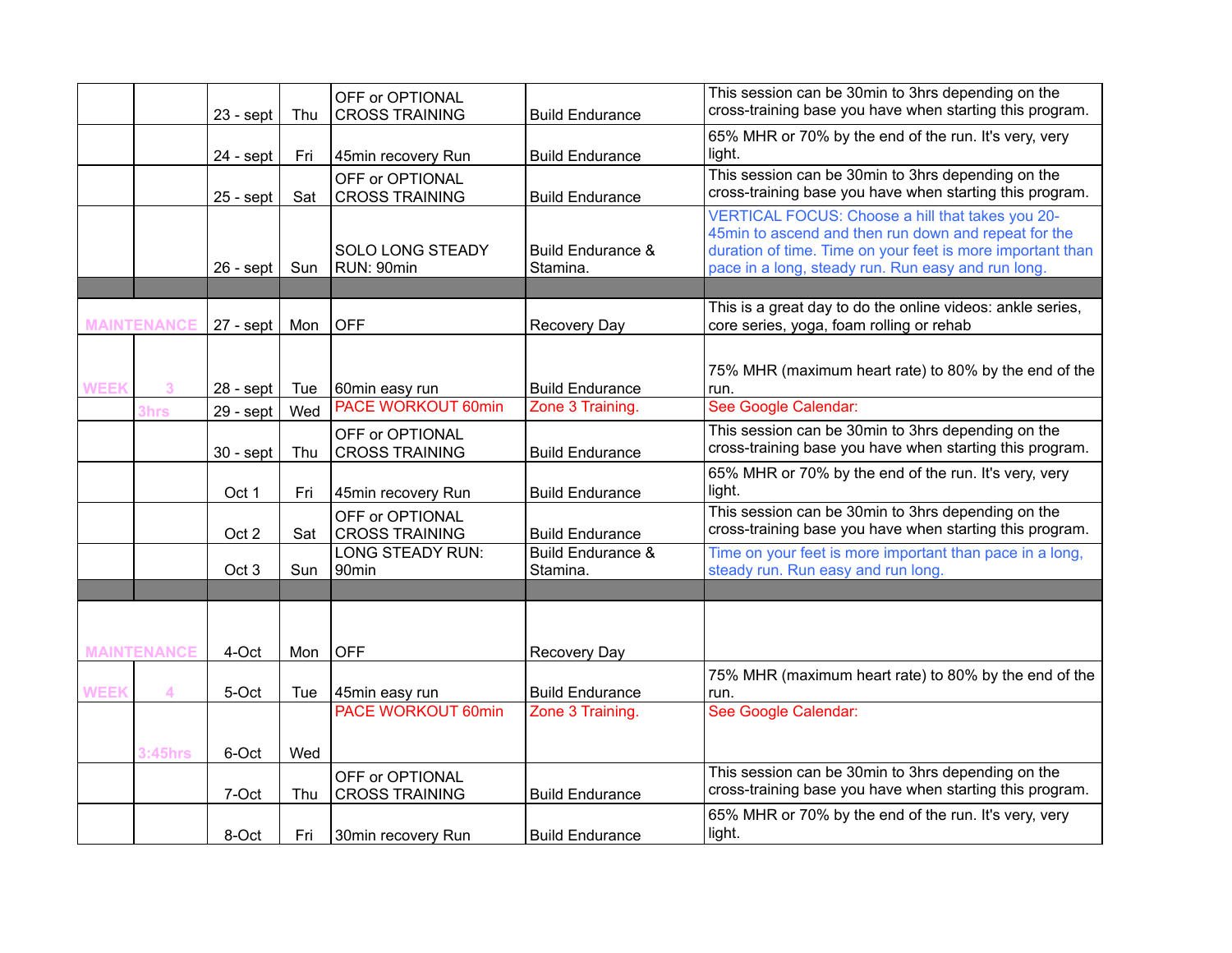|             |                    | 9-Oct  | Sat | OFF or OPTIONAL<br><b>CROSS TRAINING</b> | <b>Build Endurance</b>       |                                                            |
|-------------|--------------------|--------|-----|------------------------------------------|------------------------------|------------------------------------------------------------|
|             |                    |        |     |                                          |                              | VERTICAL FOCUS: Choose a hill that takes you 20-           |
|             |                    |        |     |                                          |                              | 45min to ascend and then run down and repeat for the       |
|             |                    |        |     | <b>SOLO LONG STEADY</b>                  | Build Endurance &            | duration of time. Time on your feet is more important than |
|             |                    | 10-Oct | Sun | RUN: 90min                               | Stamina.                     | pace in a long, steady run. Run easy and run long.         |
|             |                    |        |     |                                          |                              |                                                            |
|             |                    |        |     |                                          |                              | 75% MHR (maximum heart rate) to 80% by the end of the      |
|             | <b>MAINTENANCE</b> | 11-Oct | Mon | 45min easy run                           | <b>Build Endurance</b>       | run.                                                       |
|             |                    |        |     |                                          |                              | This is a great day to do the online videos: ankle series, |
| <b>WEEK</b> | 5                  | 12-Oct | Tue | <b>OFF</b>                               | Recovery Day                 | core series, yoga, foam rolling or rehab                   |
|             |                    |        |     | <b>PACE WORKOUT 60min</b>                | Zone 3 Training.             | See Google Calendar:                                       |
|             |                    |        |     |                                          |                              |                                                            |
|             | <b>3:45hrs</b>     | 13-Oct | Wed |                                          |                              |                                                            |
|             |                    |        |     |                                          |                              | 65% MHR or 70% by the end of the run. It's very, very      |
|             |                    | 14-Oct | Thu | 30min recovery Run                       | <b>Build Endurance</b>       | light.                                                     |
|             |                    |        |     | OFF or OPTIONAL                          |                              | This session can be 30min to 3hrs depending on the         |
|             |                    | 15-Oct | Fri | <b>CROSS TRAINING</b>                    | <b>Build Endurance</b>       | cross-training base you have when starting this program.   |
|             |                    |        |     |                                          |                              | This session can be 30min to 3hrs depending on the         |
|             |                    |        |     | OFF or OPTIONAL                          |                              | cross-training base you have when starting this program.   |
|             |                    | 16-Oct | Sat | <b>CROSS TRAINING</b>                    | <b>Build Endurance</b>       |                                                            |
|             |                    |        |     |                                          |                              |                                                            |
|             |                    |        |     |                                          |                              |                                                            |
|             |                    |        |     |                                          |                              |                                                            |
|             |                    |        |     | <b>LONG STEADY RUN:</b>                  | <b>Build Endurance &amp;</b> | Time on your feet is more important than pace in a long,   |
|             |                    | 17-Oct | Sun | 90 <sub>min</sub>                        | Stamina.                     | steady run. Run easy and run long.                         |
|             |                    |        |     |                                          |                              |                                                            |
|             |                    |        |     |                                          |                              | This is a great day to do the online videos: ankle series, |
|             |                    |        |     |                                          |                              | core series, yoga, foam rolling or rehab                   |
|             | <b>MAINTENANCE</b> | 18-Oct | Mon | <b>OFF</b>                               | Recovery Day                 |                                                            |
|             |                    |        |     |                                          |                              |                                                            |
|             |                    |        |     |                                          |                              | 75% MHR (maximum heart rate) to 80% by the end of the      |
| <b>WEEK</b> | $6\phantom{1}6$    | 19-Oct | Tue | 45min easy run                           | <b>Build Endurance</b>       | run.                                                       |
|             |                    |        |     | <b>PACE WORKOUT 60min</b>                | Zone 3 Training.             | See Google Calendar:                                       |
|             | 3hrs               | 20-Oct | Wed |                                          |                              |                                                            |
|             |                    |        |     |                                          |                              | This session can be 30min to 3hrs depending on the         |
|             |                    |        |     |                                          |                              | cross-training base you have when starting this program.   |
|             |                    |        |     | OFF or OPTIONAL                          |                              |                                                            |
|             |                    | 21-Oct | Thu | <b>CROSS TRAINING</b>                    | <b>Build Endurance</b>       |                                                            |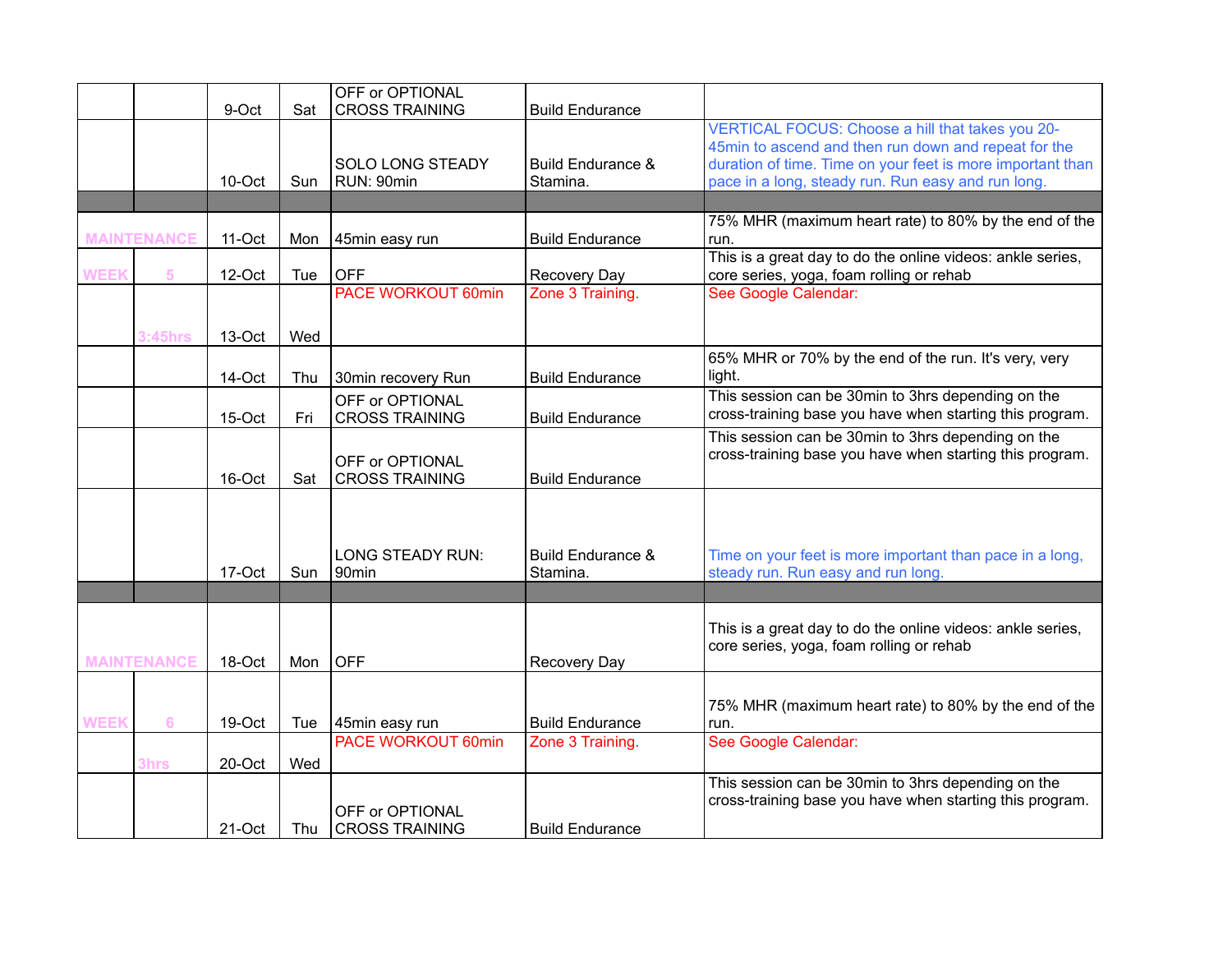|              |                | 22-Oct | Fri | 45min recovery Run                       | <b>Build Endurance</b>                   | 65% MHR or 70% by the end of the run. It's very, very<br>light.                                                                                                                                                              |
|--------------|----------------|--------|-----|------------------------------------------|------------------------------------------|------------------------------------------------------------------------------------------------------------------------------------------------------------------------------------------------------------------------------|
|              |                | 23-Oct | Sat | OFF or OPTIONAL<br><b>CROSS TRAINING</b> | <b>Build Endurance</b>                   | This session can be 30min to 3hrs depending on the<br>cross-training base you have when starting this program.                                                                                                               |
|              |                | 24-Oct | Sun | LONG STEADY RUN:<br>90min                | <b>Build Endurance &amp;</b><br>Stamina. | Time on your feet is more important than pace in a long,<br>steady run. Run easy and run long.                                                                                                                               |
|              |                |        |     |                                          |                                          |                                                                                                                                                                                                                              |
| <b>BUILD</b> |                | 25-Oct | Mon | <b>OFF</b>                               | Recovery Day                             | This is a great day to do the online videos: ankle series,<br>core series, yoga, foam rolling or rehab                                                                                                                       |
| <b>WEEK</b>  | 7              | 26-Oct | Tue | 45min easy run                           | <b>Build Endurance</b>                   | 75% MHR (maximum heart rate) to 80% by the end of the<br>run.                                                                                                                                                                |
|              |                |        |     | <b>PACE WORKOUT 60min</b>                | Zone 3 Training.                         | See Google Calendar: Perceived exersion is fun-hard -<br>NOT exhausting.                                                                                                                                                     |
|              | <b>3.5HRS</b>  | 27-Oct | Wed |                                          |                                          |                                                                                                                                                                                                                              |
|              |                | 28-Oct | Thu | OFF or OPTIONAL<br><b>CROSS TRAINING</b> | <b>Build Endurance</b>                   | This session can be 30min to 3hrs depending on the<br>cross-training base you have when starting this program.                                                                                                               |
|              |                | 29-Oct | Fri | OFF or OPTIONAL<br><b>CROSS TRAINING</b> | <b>Build Endurance</b>                   | This session can be 30min to 3hrs depending on the<br>cross-training base you have when starting this program.                                                                                                               |
|              |                | 30-Oct | Sat | OFF or OPTIONAL<br><b>CROSS TRAINING</b> | <b>Build Endurance</b>                   | This session can be 30min to 3hrs depending on the<br>cross-training base you have when starting this program.                                                                                                               |
|              |                | 31-Oct | Sun | SOLO LONG STEADY<br>RUN: 1hr 45min       | Build Endurance &<br>Stamina.            | VERTICAL FOCUS: Choose a hill that takes you 20-<br>45min to ascend and then run down and repeat for the<br>duration of time. Time on your feet is more important than<br>pace in a long, steady run. Run easy and run long. |
|              |                |        |     |                                          |                                          |                                                                                                                                                                                                                              |
| <b>BUILD</b> |                | 1-Nov  | Mon | OFF                                      | Recovery Day                             | This is a great day to do the online videos: ankle series,<br>core series, yoga, foam rolling or rehab                                                                                                                       |
| <b>WEEK</b>  | 8              | 2-Nov  | Tue | 30min easy run                           | <b>Build Endurance</b>                   | 75% MHR (maximum heart rate) to 80% by the end of the<br>run.                                                                                                                                                                |
|              |                |        |     | <b>PACE WORKOUT 60min</b>                | Zone 3 Training.                         | See Google Calendar: Perceived exersion is fun-hard -<br>NOT exhausting.                                                                                                                                                     |
|              | <b>3:30HRS</b> | 3-Nov  | Wed |                                          |                                          |                                                                                                                                                                                                                              |
|              |                | 4-Nov  | Thu | OFF or OPTIONAL<br><b>CROSS TRAINING</b> | <b>Build Endurance</b>                   | This session can be 30min to 3hrs depending on the<br>cross-training base you have when starting this program.                                                                                                               |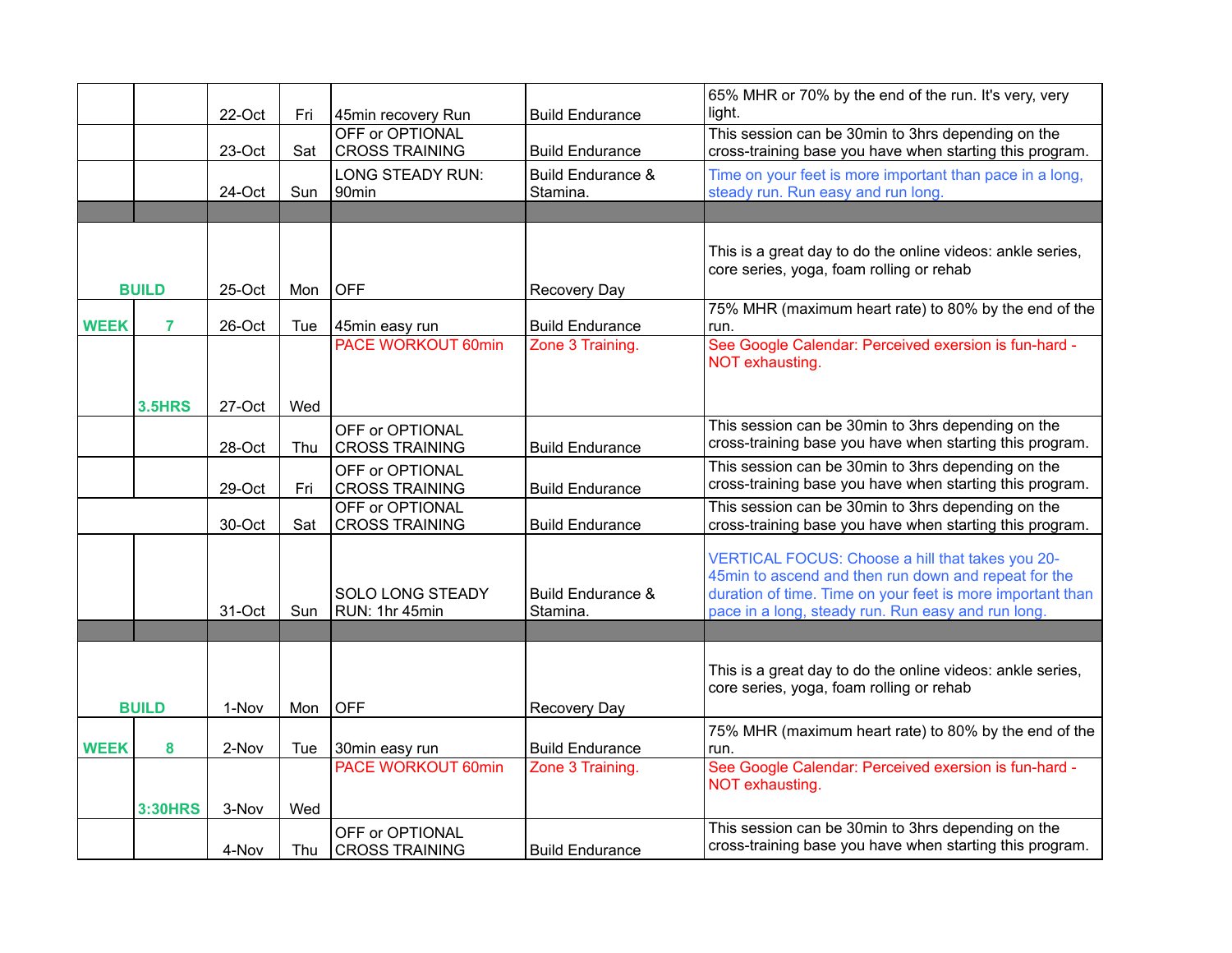|              |                | 5-Nov  | Fri | OFF or OPTIONAL<br><b>CROSS TRAINING</b> | <b>Build Endurance</b>                   | This session can be 30min to 3hrs depending on the<br>cross-training base you have when starting this program.     |
|--------------|----------------|--------|-----|------------------------------------------|------------------------------------------|--------------------------------------------------------------------------------------------------------------------|
|              |                | 6-Nov  | Sat | OFF or OPTIONAL<br><b>CROSS TRAINING</b> | <b>Build Endurance</b>                   | This session can be 30min to 3hrs depending on the<br>cross-training base you have when starting this program.     |
|              |                | 7-Nov  | Sun | SOLO LONG STEADY<br>RUN: 2:00hrs         | <b>Build Endurance &amp;</b><br>Stamina. | <b>**DAYLIGHT SAVINGS**</b><br>PHASE II of the Greenway. Start to introduce some flat,                             |
|              |                |        |     |                                          |                                          |                                                                                                                    |
| <b>BUILD</b> |                | 8-Nov  | Mon | OFF                                      | Recovery Day                             | This is a great day to do the online videos: ankle series,<br>core series, yoga, foam rolling or rehab             |
| <b>WEEK</b>  | 9              | 9-Nov  | Tue | 30min easy run                           | <b>Build Endurance</b>                   | 75% MHR (maximum heart rate) to 80% by the end of the<br>run.                                                      |
|              | <b>3:45HRS</b> | 10-Nov | Wed | <b>PACE WORKOUT 60min</b>                | Zone 3 Training.                         | See Google Calendar: Perceived exersion is fun-hard -<br>NOT exhausting.                                           |
|              |                | 11-Nov | Thu | OFF or OPTIONAL<br><b>CROSS TRAINING</b> | <b>Build Endurance</b>                   | This session can be 30min to 3hrs depending on the<br>cross-training base you have when starting this program.     |
|              |                | 12-Nov | Fri | OFF or OPTIONAL<br><b>CROSS TRAINING</b> | <b>Build Endurance</b>                   | This session can be 30min to 3hrs depending on the<br>cross-training base you have when starting this program.     |
|              |                | 13-Nov | Sat | OFF or OPTIONAL<br><b>CROSS TRAINING</b> | <b>Build Endurance</b>                   | This session can be 30min to 3hrs depending on the<br>cross-training base you have when starting this program.     |
|              |                | 14-Nov | Sun | LONG STEADY RUN: 2:<br>15hrs             | <b>Build Endurance &amp;</b><br>Stamina. | Time on your feet is more important than pace in a long,<br>steady run. Run easy and run long.                     |
|              |                |        |     |                                          |                                          |                                                                                                                    |
|              | <b>REST</b>    |        | Mon | <b>OFF</b>                               | Recovery Day                             | this is a good week for recovery. You may want to run on<br>the low end of the mileage range and take an extra day |
| <b>WEEK</b>  | 10             | 16-Nov | Tue | 45min easy run                           | <b>Build Endurance</b>                   | 75% MHR (maximum heart rate) to 80% by the end of the<br>run.                                                      |
|              | 3HRS           | 17-Nov | Wed | <b>PACE WORKOUT 60min</b>                | Zone 3 Training.                         | See Google Calendar: Perceived exersion is fun-hard -<br>NOT exhausting.                                           |
|              |                | 18-Nov | Thu | OFF or OPTIONAL<br><b>CROSS TRAINING</b> | <b>Build Endurance</b>                   | This session can be 30min to 3hrs depending on the<br>cross-training base you have when starting this program.     |
|              |                | 19-Nov | Fri | OFF or OPTIONAL<br><b>CROSS TRAINING</b> | <b>Build Endurance</b>                   | This session can be 30min to 3hrs depending on the<br>cross-training base you have when starting this program.     |
|              |                | 20-Nov | Sat | OFF or OPTIONAL<br><b>CROSS TRAINING</b> | <b>Build Endurance</b>                   |                                                                                                                    |
|              |                | 21-Nov | Sun | 75min easy run                           | <b>Build Endurance</b>                   | 75% MHR (maximum heart rate) to 80% by the end of the<br>run.                                                      |
|              |                |        |     |                                          |                                          |                                                                                                                    |